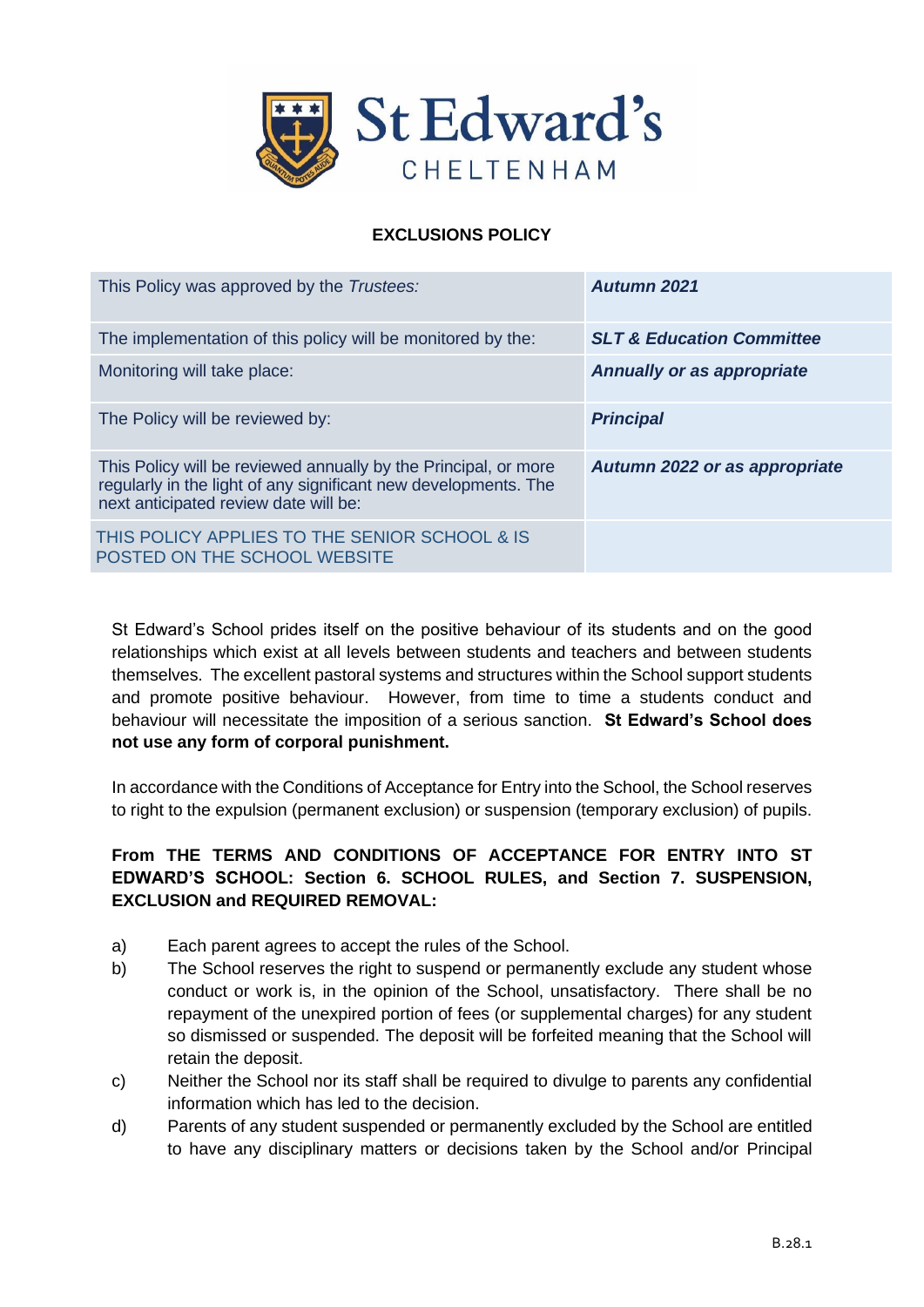under Section 7 of Terms and Conditions of Acceptance reviewed. Any such review is undertaken by Trustees and outlined in this policy.

- e) Scholarships and Bursaries are awarded subject to a satisfactory standard of work. They may be withdrawn if a student's conduct is, in the opinion of the School, unsatisfactory.
- f) Parents may be required at any time to remove a student if, after consultation with parents, the School is of the opinion that the conduct or progress of the student has been unsatisfactory, or a parent has treated the School or its members of staff unreasonably.
- g) If parents are required to remove their child from the School as a result of the Principal exercising his/her discretion then fees in lieu of notice are not payable and any prepaid fees and/or supplemental charges for the term following the removal (including the deposit, where applicable) will be refunded.

### **IMPLEMENTATION & PROCEDURES**

#### **1. Internal Suspension**

A student may be suspended internally for a day or part of a day as a more serious sanction beyond an after-school detention or an academic detention or where a pupil has failed to attend an after-school detention. Work will be set by subject teachers and the pupil will work outside the Senior Deputy Head's office. Work will be collected at the end of the day and returned to subject teachers for marking. The Senior Deputy Head (or Academic Deputy Head) will contact parents and inform of them of the sanction and a letter will be sent to parents giving reasons for the sanction.

#### **2. Suspension**

Temporary exclusion – suspension - is normally only used when all other avenues, such as detentions have been explored, or used for a serious offence such as stealing or if the child is subject to a police investigation. It is acknowledged that temporary exclusion can have a positive effect upon the pupil concerned, but that further and longer exclusions are usually to benefit or safeguard the quality of education provided to the rest of the School.

Exclusions of more than 2 days would only be used rarely. Longer exclusions are likely to make it more difficult for students to re-integrate into School and the School believes that once a child has completed a suspension the matter is not referred to again unless the student's future conduct warrants it. After a suspension, the student is encouraged to move forward and ensure that they meet the normal expectations of the School for work, conduct and behaviour.

The Principal (or in his absence the Senior Deputy Head) will contact the parents of a student who is to be suspended. If the student is to be suspended, school work will be arranged to be completed at home and will be marked until the student's return to School. Parents will be notified in writing of the reason for the suspension; the letter will explain the arrangements for setting and marking of work set. Arrangements for re-admitting students after suspension will include receipt of work completed during suspension. Students will normally report to the Principal at 8.30am on their day of return to School.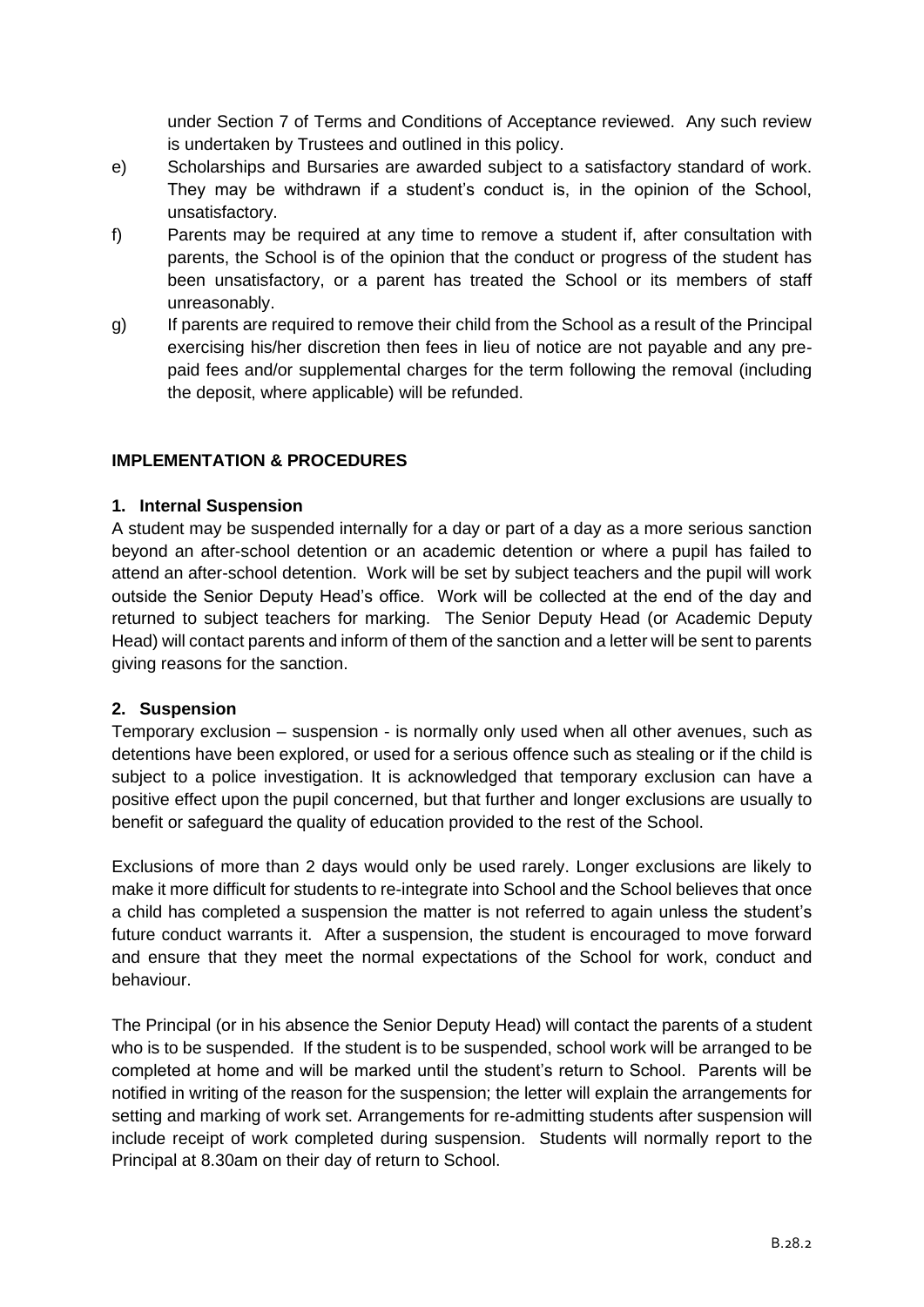If a student is excluded for more than 15 days, a plan for re-integration will be drawn up for whenever the student is due to return to School by the appropriate Head of Section. Students may only be excluded for a period of up to 45 days in a school year.

If the disciplinary offence is a very serious one, the Principal may decide that the suspension given constitutes a final warning and that any further offence of a similar gravity would result expulsion. The Principal will put such a warning in writing to the parents.

### **3. Expulsion (permanent exclusion)**

A decision to expel a student will only be taken as a last resort when all other strategies have been employed to no avail or where a student has committed a serious one-off offence.

Without prejudice to the Conditions of Acceptance for Entry to St Edward's School, when an expulsion is under consideration, the following procedures will normally be followed:

- a. The student concerned will initially be suspended.
- b. The Principal will contact the Chair of Trustees to inform her of the situation and will keep the Chair updated throughout the process.
- c. The Principal will have a meeting with the student's parents to discuss the situation and obtain their views prior to deciding to expel the student. The Principal will write a letter following the meeting to confirm the decision to expel the student.
- d. The expulsion will take effect immediately, and the student will not be re-admitted to the school premises. Any personal effects belonging to the student will be collected by the appropriate Principal of Section and returned to the parents.

The Principal's decision is final, but the parents have the right of appeal to the Trustees.

#### **4. Appeals against exclusion**

- If parents seek to appeal the decision, they must notify the Clerk to the Trustees within 21 days from receipt of the letter informing them of the permanent exclusion. Parents should set out their reasons for why the decision should be overturned.
- A panel will be appointed and the Clerk to the Trustees will notify the parents of the names of the panel members.
- The Panel will consist of at least three persons who are unaware of the details of the case and one of whom shall be independent of the management and running of the School. Each of the Panel members shall be appointed by the Trustees. The Clerk to the Trustees, on behalf of the Panel, will then acknowledge the request and schedule a hearing to take place as soon as practicable and normally **within ten working days.**
- If the Panel deems it necessary, it may require that further particulars of the incident or any related matter be supplied in advance of the hearing. Copies of such particulars shall be supplied to all parties normally **not later than five working days** prior to the hearing.
- All parties will be asked to provide any relevant documents in advance and in good time before the panel hearing date. A failure to comply may result in a postponed hearing.
- The parents may attend the hearing and be accompanied to the hearing by one other person if they wish. This may be a relative, teacher or friend. Legal representation will not normally be appropriate.
- If possible, the Panel will come to a decision without the need for further investigation. Where further investigation is required, the Panel will decide how it should be carried out.
- After due consideration of all facts they consider relevant, the Panel can: